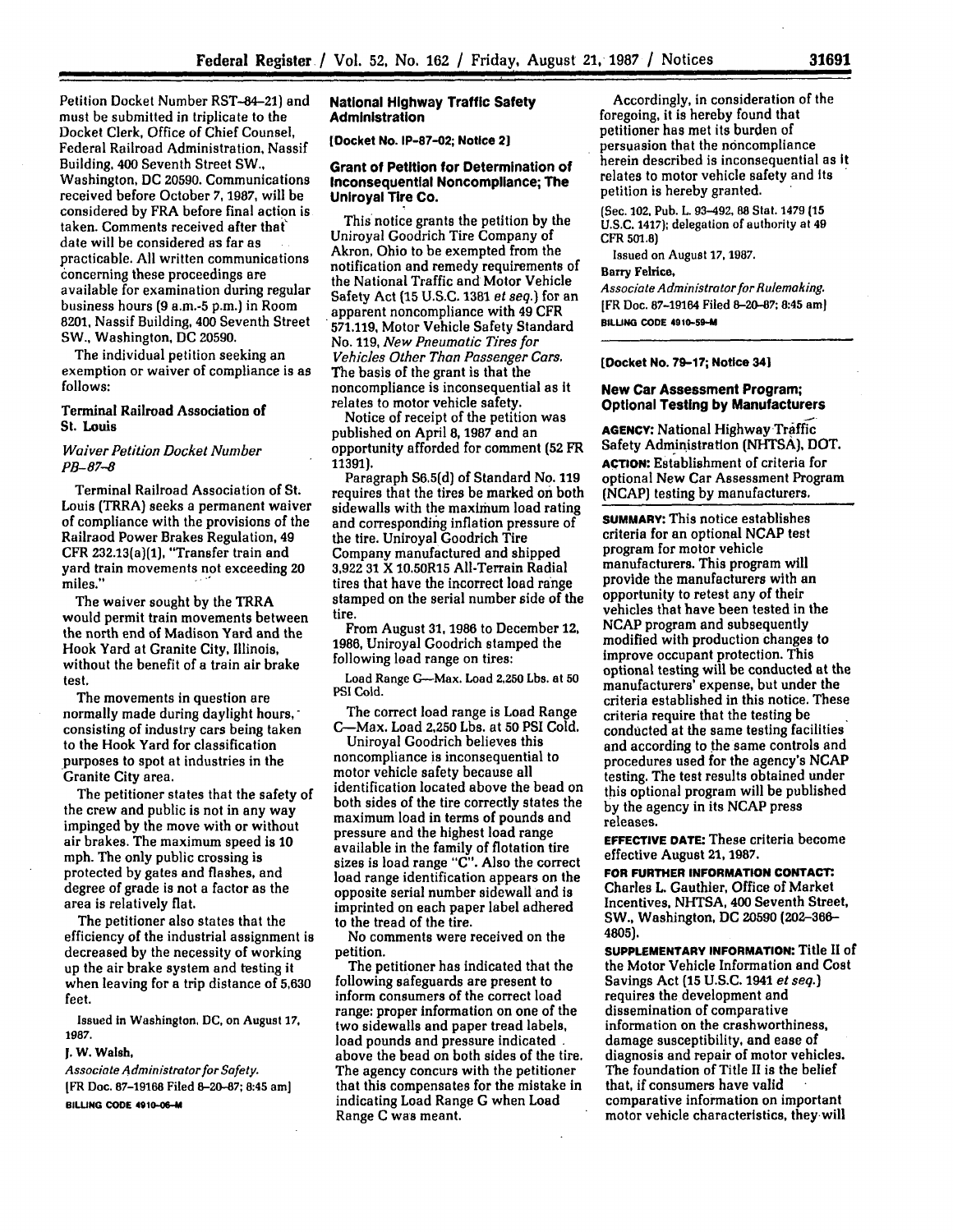**31692**

use that information in their vehicle purchase decisions, thereby encouraging motor vehicle manufacturers to improve the safety and reliability of their products.

The experimental New Car Assessment Program (NCAP) addresses the crashworthiness ratings aspect of Title II by providing comparative safety performance information, In the form of dummy injury measurements, on selected vehicles that are crashed headon into a fixed barrier at **35** mph. Consumers are informed of this crashworthiness information through news releases, the NHTSA Hotline, and media coverage of **NCAP** test results.

For the experimental NCAP program, the agency generally selects **30** vehicle models at the start of each model year. These vehicles are tested at several independent testing facilities, and the results of these tests are disseminated **by** the agency through its own facilities and the media.

On several occasions in the past, manufacturers whose vehicles had not done as well as the manufacturers expected in the NCAP testing have made small but significant production line changes to those vehicles. After these changes were incorporated into the vehicles, subsequent **NCAP** retests showed noticeable improvements in the dummy injury measurements.

The agency concluded that it would be helpful both to consumers and the vehicle manufacturers if the information about improved **NCAP** test results for the modified vehicles were made public as soon as possible. However, this is frequently not possible, because the agency's limited resources preclude an immediate retest of every redesigned vehicle. Since retesting is not generally conducted, the public is provided with outdated **NCAP** test results for these vehicles.

To remedy these shortcomings, the agency published a notice on November **19,** 1986 **(51** FR **41888)** seeking comments on eight specific criteria that would form the basis for an optional NCAP retest program. Under this optional retest program, manufacturers that had made production line changes to NCAP tested vehicles would be allowed to arrange for a retest of the "improved" vehicle at their own expense. The eight criteria proposed by the agency were intended to ensure that any vehicle retests were conducted as identically as possible to the original NCAP test. Thus, random purchase of test vehicles, independent laboratory testing, and publication' **of** all retest results must be assured. **All.** retests that satisfied the proposed criteria would be disseminated by the agency, along with its own **NCAP** test

results. NHTSA stated in the notice its belief that the benefits of this optional retesting program would include up-todate crashworthiness information for consumers, fairness to manufacturers that have made vehicle safety improvements, and minimum expense to taxpayers.

The agency received comments from **15** groups in response to this notice. All of these comments were considered in developing these final criteria and the most significant are discussed below.

#### The NCAP Program in General

A number of commenters objected to the notice's statement that **NCAP** test results provide comparative safety performance information on the selected vehicles. These commenters argued that a **35** mph frontal barrier crash is not representative of most accidents, that the **NCAP** results do not represent real world accident performance of **the** selected vehicles, that the test results show an unacceptably high level of variability, and that the public misunderstands and misuses **NCAP** test results. Comments to this effect were submitted by Ford, Chrysler, Volkswagen, **AMC,** Volvo, the Automobile Importers of America, Inc. (AIA), General Motors **(GM),** Renault, Mazda, BMW, Austin Rover, the Motor Vehicle Manufacturers Association (MVMA), and Mercedes Benz.

These commenters have repeatedly made these points in connection with the **NCAP** program. The notice requesting comments on an optional retesting program was not seeking comments on any changes to the basic **NCAP** program, so these comments are not responsive to the issues raised in the notice. To briefly reiterate the agency's position, **NHTSA** has always characterized **NCAP** as an experimental program. The agency has been evaluating and will continue to evaluate the **NCAP** program for possible improvements. **NHTSA** agrees that a frontal barrier crash does not represent all types of accidents. However, it does provide information on an accident type and severity that accounts for a significant number of occupant fatalities and serious injuries. The agency believes that the inability to correlate **NCAP** results with real world accident injuries is due to insufficient data, and not any unrepresentativeness of the **NCAP** tests. The agency believes that more data for restrained occupants in **35** mph frontal crashes will become available **in'** the-near future, as a result of mandatory belt use laws and the phase-in of automatic restraints. When these data are available, **NHTSA** will undertake a rigorous correlation of

**NCAP** results with accident injury data. The variability issue is addressed at length in the Standard No. 208 final rule (49 FR 28962, at 29004-29006; July **17,** 1984), and will not be repeated here. Finally, agency research has indicated that there is strong consumer interest in **NCAP** data. **The** agency has continually made improvements to the formats and methods of dissemination to minimize the likelihood that the information will be misunderstood or misused **by** consumers.

## The Retesting Program in General

The Center for Auto Safety (CFAS) commented that it supported the optional retesting program, if the program were modified in one significant respect. **CFAS** admitted that the agency's budget will not allow it to significantly expand its own **NCAP** testing and that fact means that the NCAP program does not always provide consumers with up-to-date information. However, **CFAS** was concerned with the agency's proposal to have the manufacturers themselves bear the expenses of retesting, stating that this procedure would call into question the integrity of the program and its results.

The agency disagrees with this statement, **NHTSA** will not take any actions to undermine public confidence in the continuing integrity of the **NCAP** program, and has not proposed to do so. This optional NCAP testing program has been structured so that it will adhere strictly to the **NCAP** procedures in all respects. Whether the testing is funded **by** the agency or a manufacture, the vehicle to be tested will **be** randomly purchased **by** the testing facility, all testing will be done **by** an independent facility, and all results that follow the testing protocol will be made public. Manufacturers will not be allowed any greater access to the vehicles to be tested under this program than they are to the vehicles to be tested under the initial NCAP series. The agency concludes that this optional program has been structured carefully so that there will be no legitimate basis for questioning the impartiality of its test results.

#### Vehicles Eligible to be Included in this Optional Retesting Program

VW, Renault, Nissan, Mazda, BMW, Austin Rover, and Subaru commented that retesting should be permitted without any changes to the vehicles. Such testing would, in the words of VW, "legitimately expose and amend one of the weaknesses-of the current program." These commenters believe that the test variability is so high that an unchanged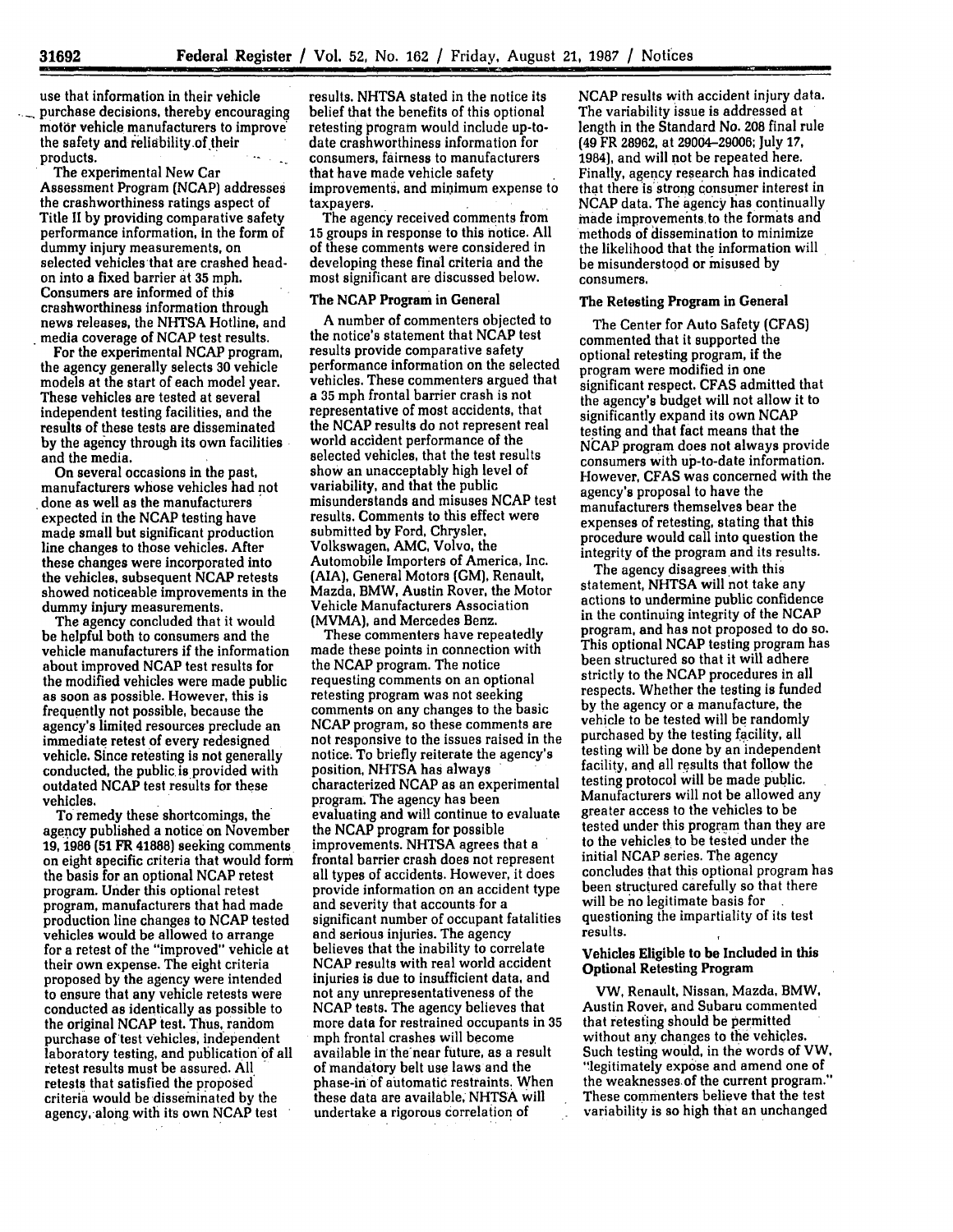vehicle might show significantly different dummy injury results if retested according to the **NCAP** procedures. Volvo suggested that manufacturers be allowed to retest unchanged vehicles twice, and the average of the original **NCAP** tests and the two retests should be published for the vehicle. As explained above, the agency disagrees with the assertions of overly high variability. More to the point, however, any manufacturer that wishes to undertake testing **to.** conclusively demonstrate this alleged variability in test results is free to do so, and the agency would carefully examine the data. The agency will *not,* however, disseminate such variability test data in a piecemeal fashion to consumers as a part of the **NCAP** data.

In its comments, Ford asked that the agency allow, in two specific instances, optional testing of vehicles not tested in the **NCAP** program. The first situation described **by** Ford was when a model with certain optional equipment was tested as a part of the initial **NCAP** tests and the manufacturer had reason to believe that the same or other models of that car line, with different options, would produce lower **NCAP** results. Nissan raised a similar point in its comments, when it asserted that changes in the "quality of seat cloth, floor carpeting, or surface material of the instrument panel" might influence **NCAP** test results.

As stated above, the-agency is not going to disseminate information about essentially repetitive testing of unchanged models. Thus, to the extent that these commenters are seeking to have the optional testing program extended to include models with different non-safety options, whether engine, transmissions, seat cloth, or carpeting, **NHTSA** sees no reason to disseminate such information as a part of its NCAP testing.

However, to the extent that the manufacturers were urging the agency to extend the optional testing program to include vehicles equipped with features that could be shown to significantly improve the crashworthiness of the vehicles, the agency believes there is merit to the comments. The purpose **of** the **NCAP** program is to encourage manufacturers to improve the crashworthiness of their vehicles. **If** the optional testing program were extended to allow manufacturers to conduct testing on vehicles that were not tested under the **NCAP,** but that incorporate safety options and innovative restraint system designs that significantly improve frontal crashworthiness, the optional testing program could serve to

promote the installation of these designs in other vehicles, either as an optional feature or as standard equipment. Thus, such an extension would further the purposes of the **NCAP** program. The agency has therefore amended these final criteria to allow optional testing of models not tested in the initial **NCAP** testing if the model to be tested incorporates optional safety equipment or innovative restraint system designs (e.g., air bags, webbing clamps, a different type of energy-aborbing webbing, and so forth). Such models would still have to satisfy all of the other criteria for this optional testing program, including the requirement that the manufacturer provide reasons why the optional or innovative safety equipment is likely to significantly improve NCAP test results.

Ford's other suggestion in this area concerned a situation where a manufacturer had added or deleted options to a vehicle line that was tested in the initial **NCAP** series, so that the line no longer includes the identical model and equipment tested in the initial series. In such a case, Ford urged that the manfacturer should be allowed to sponsor a retest of a vehicle chosen at random **by** the manufacturer from the models currently in production for that vehicle line. As the agency understands this comment, Ford was not suggesting that a vehicle be retested simply because of the addition of an option to or deletion of one from the tested model. Instead, Ford is suggesting the retesting of the model because it satisfies the criterion that changes have been made that are likely to significantly improve the NCAP test results. However, it would be impossible to retest the exact model that was previously tested. NHTSA agrees that some modification of the proposed optional testing is necessary to address such a situation. If a manufacturer had made production changes likely to significantly improve the frontal crashworthiness of a model and if the identical model were no longer in production, the agency would allow a different model in that line to be retested. However, the *agency,* not the manufacturer, would select the particular, model that would be retested under this program.

#### Manufacturers Must.Explain **Why NCAP** Results are Likely to Significantly Improve for **All** Vehicles Selected for This Program

With respect to vehicles that are eligible for this optional testing program, the manufacturer must provide the agency with technical data describing the production design changes made to the vehicle *or* the optional safety

equipment or innovative restraint system used in the vehicle, the reasons why the manufacturer believes these changes, optional equipment or innovative restraint system are likely to *significantly* improve **NCAP** results, and the manufacturer's estimate of the expected **NCAP** results for the vehicle. This criterion **is** very similar to the proposed criterion **1.** It is intended to ensure that the results of this optional testing, which will be publisehd with the agency's imprimateur, will be useful and timel for consumers, not simply repetitious of previous testing.

The previous notice sought comments on establishing some minimum level of improvement in a retest, if the results were to be published under this program. GM, Ford, Mazda, and Austin Rover commented that there was no need to establish any minimum level of improvement for this program. Ford commented that manufacturers would be reluctant to pay for a retest unless an improvement of greater than ten percent was expected. Ford asserted that, because of the inherent variability of the test procedure, any lesser improvement<br>would expose the manufacturer to a "substantial possibility" that the retest would be worse than the initial test. **GM** made the same point. **CFAS,** on the other hand, commented that retest results should be published only **If** the retest data showed improvements of **35** percent for the **HIC,** 20 percent for the chest accleration, and 40 percent for the femur loads. **CFAS** explained this comment **by** stating that its adoption would ensure that only those vehicles showing meaningful improvement in their test scores would be given new **NCAP** listings.

After considering this issue further, the agency has concluded that no minimum level of improvement should be specified for publication under this program. A manufacturer must explain and demonstrate why it believes that changes made to a vehicle will *significantly* improve **NCAP** results, or the test results will *not* be published **by** the agency. Hence, only vehicles that have been demonstrated as likely to significantly improve will be covered in this program. Once a manufacturer has satsified that burden, the notice proposed that the test results "will be made publicly available regardless of their magnitude." **NHTSA** sees no reason to make the results publicly available regardless of magnitude, yet publish those results only if they were of a certain magnitude.

The approach suggested **by CFAS** would be overly rigid. Under it, **HIC** improvements of **30** percent would not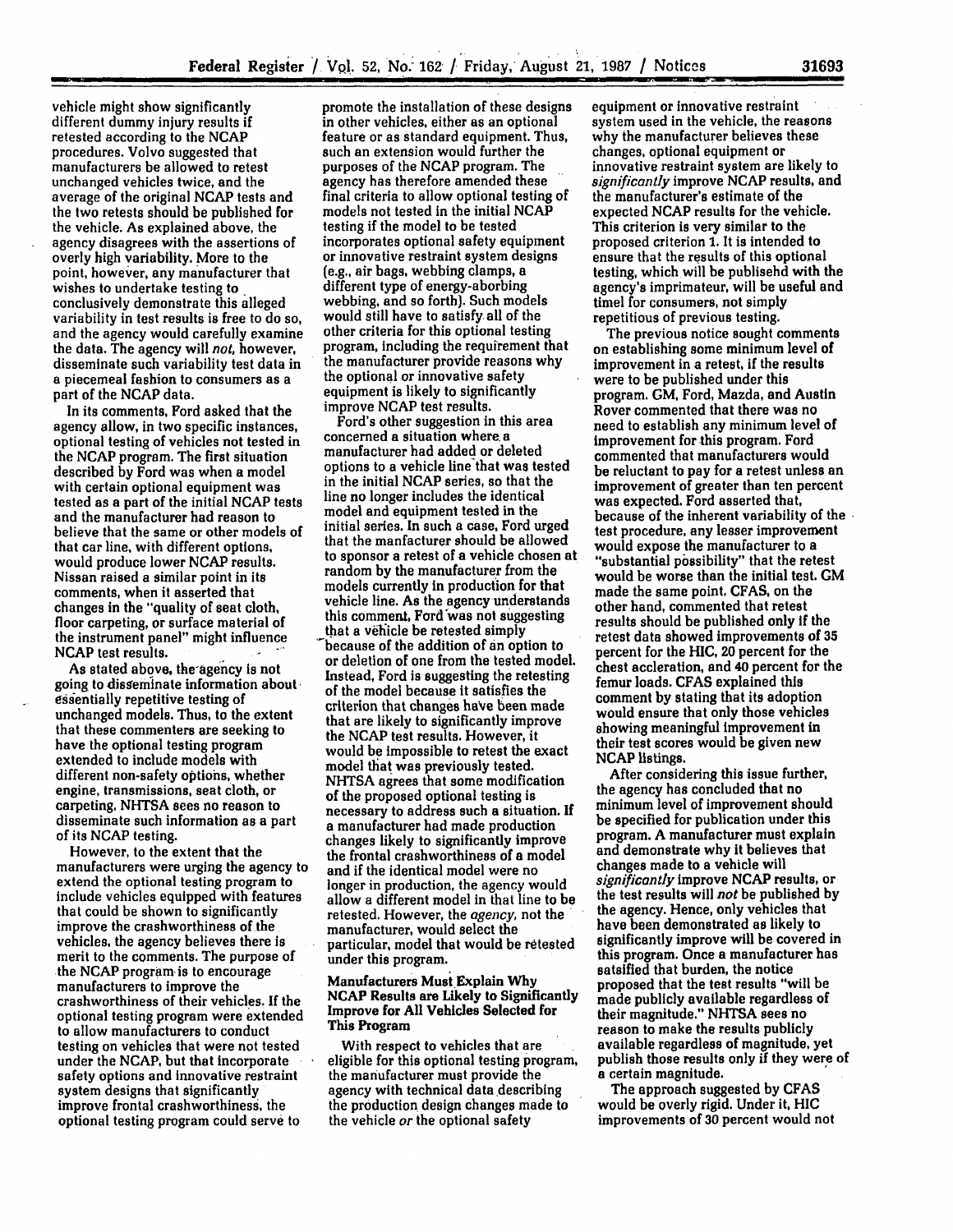be published, for instance. The agency believes that many consumers would find such information significant. Moreover, **CFAS** did not explain how it arrived at the conclusion that **HIC** improvements of less than **35** percent were not significant, nor did it explain what benefit it believes would result from withholding such imformation from the public. Accordingly, no such provision is included in these final criteria.

CFAS further commented that the agency ought to provide the public with notice and opportunity to comment on any manufacturer's request for optional retesting of a vehicle. **CFAS** suggested that it was appropriate to allow public comment on whether a vehicle should be retested, just as the agency seeks comments on petitions for defect investigations and petition for inconsequentiality

The agency agrees that it is sound policy to seek public input whenever possible, and has often done so even when public comment is not required **by** law. However, the agency is not persuaded that it would be wise policy to seek public comment before this retesting program. First, a public comment period before permitting retesting would introduce delay into any retesting efforts. This delay would hinder the chances of providing the public with more timely crashworthiness information for the vehicle model in question, thereby undercutting a reason for allowing retests. Additionally, once a model has been determined to be eligible for inclusion in this optional testing program, the only real issue will be whether the manufacturer has demonstrated that the **NCAP** results for the model are likely to be significantly improved. The agency anticipates that most, if not all, of the technical information submitted to substantiate the manufacturer's belief that the **NCAP** test results are likely to be significantly improved would not be available to the public, because it would be accorded confidential treatment. Thus, the public would have little opportunity to offer meaningful comments.

In evaluating petitions submitted under 49 CFR Part 543, which relates to exemption from the marking requirements of the motor vehicle theft prevention standard if a line is equipped with an antitheft device, the agency also confronted a situation where most of the technical details of **the** petition would be confidential and where delay in responding to the petition would be contrary to the public interest. The agency decided *not* to provide a comment period in connection with such

petitions, and has reached the same conclusion in connection with this program. The agency will make available to the public in the docket section notice of *all* manufacturer requests for optional testing under this program, together with all publicly available portions of such requests.

### Optional Testing Must Be Conducted at an Independent Testing Facility That has Proven its Capability to Conduct Tests in Accordance With the **NCAP** Procedures

The second proposed criterion was that the test be conducted at an independent test facility that has the capability of conducting crash tests in conformance with **NCAP** test procedures. The agency sought comments on establishing objective standards for assessing the **NCAP** capability of a test facility. GM supported this proposed criterion, stating that "if manufacturers are permitted to select laboratories other than those used **by** NHTSA for **NCAP** testing, the program may be criticized as being controlled by the manufacturers." To stave off any such criticism, **GM** recommended that only the laboratories used **by** NHTSA for its **NCAP** testing should be allowed to conduct any retesting. Ford commented that the agency should ask the National Bureau of Standards, which has experience in certifying test laboratories, to develop some objective criteria.

**NHTSA** has concluded that these criteria should not include a process for objectively evaluating the capabilities of independent testing facilities. Even assuming that such criteria could be developed, this process would necessarily force the agency to assess the capabilities of any new or different independent test facility suggested **by** the manufacturers before permitting the retesting. Such a process would necessarily force the agency to devote significant amounts of staff time to a task that would not enhance vehicle safety or consumer awareness thereof. In addition, su;ch a process would delay the start of optional **NCAP** testing, whenever a manufacturer suggested a test facility that had not been previously approved. This delay would deny the public the benefits of more timely crashworthiness information for the vehicles in question. Accordingly, **NHTSA** has concluded that it would be inappropriate to require the agency to make such asssessments on a continual basis.

The **NCAP** test procedures were updated in 1985. Since that time, the agency has entered into contracts for NCAP testing with three different

independent testing facilities. Each of those facilities has already been determined **by** the agency to be capable of conducting testing in conformance with the **NCAP** procedures. To expedite the process under this optional program, the final criteria limit the facilities that can be used for testing to those facilities that have conducted **NCAP** testing for the agency since **1985.** This limitation will ensure that any optional testing is conducted **by** facilities that have been adjudged capable of conducting **NCAP** testing, without introducing any time delays.

Mazda alleged that any requirements that testing be conducted at testing facilities in the United States would raise the issue of unfair trade practices. This commneter alleged that, if the manufacturer is required to pay for any retesting, the manufacturer should be allowed to benefit from the efficient and maximum use of its engineering resources and the lower costs if such retesting is conducted near its headquarters. The implicit argument here is that if the **U.S.** manufacturers enjoy this efficiency, foreign manufacturers should be permitted the same benefits,

**NHTSA** disagrees with Mazda's assertion that requiring testing under this program to be done in the United States represents and unfair trade practice. Section 402 of the Trade Agreements Act of **1979 (19 U.S.C. 2532)** specifies that each Federal agency shall ensure that, in applying standardsrelated activity to any imported product, such product is treated no less favorable than are like domestic or imported products in a number of areas, including the siting of test facilities. Even if **NCAP** were to be regarded as a "standardsrelated acitivity," section 401 **6f** that Act **(19 U.S.C. 2531)** makes clear that no standard-related activity shall be deemed to constitute an unecessary obstacle to imported products if the demonstrable purpose of the standardfrelated activity is to achieve the protection of legitimate safety or consumer interests. The legislative history of these sections includes the following language:

With respect to product testing and related administrative procedures. Parties are to accept foreign products for testing under nondiscrininatory conditions. Moreover, they are to ensure that central governmental bodies accept, whenever possible. foreign test results or certificates or marks of conformity, but *only if they are satisfied with* the technical competence *and methods employed byforeign entities.* [Emphasis added; **S.** Rep. No. 249, **96th** Cong., 1st Sess., at **150 [1979)].**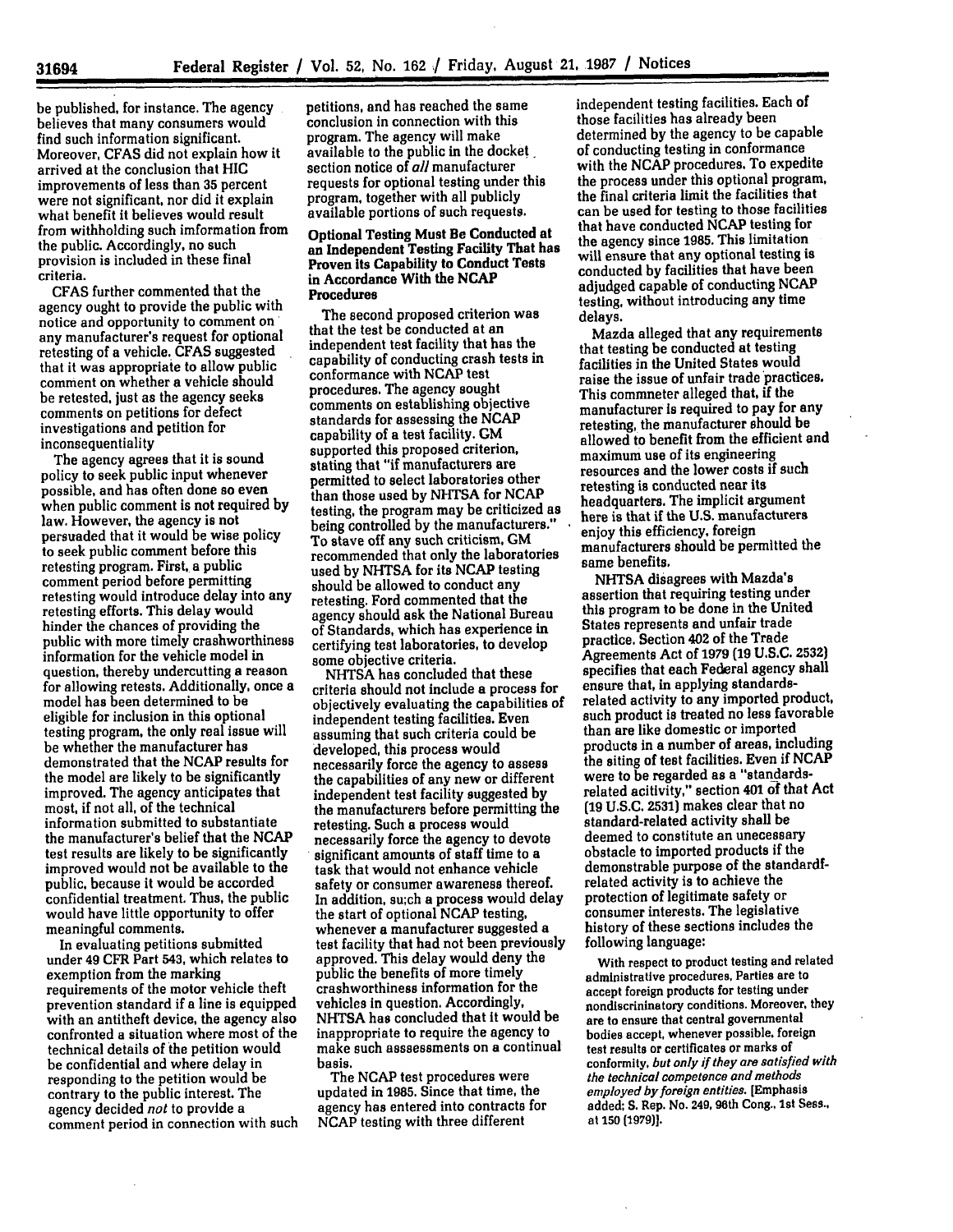In the case of this optional retesting program, NHTSA could not be assured<br>that the test results obtained by domestic facilities other than those that<br>have been selected for NCAP testing would be impartial or accurate. This difficulty would be compounded in the case of foreign facilities. If a vehicle to be tested were transported from a dealership in the U.S. to the country of manufacturer and then to the test facility, NHTSA would have to practical way of ensuring that the vehicle had not been specically selected or modified prior to the test. Further, the agency has no obvious means of assessing the extent to which the foreign test facilities are independent of the manufacturers or assessing the capability of foreign<br>testing facilities to conduct NCAP<br>testing. Hence, the reason for permitting optional testing only at facilities that have conducted **NCAP** testing for NHTSA since **1985** is to ensure the continuing integrity of the **NCAP** program and to ensure that optional tests are conducted as identically as possible to the original NCAP tests sponsored **by** NHTSA. Since these purposes are fully consistent with and permitted **by** the Trade Agreements Act of **1979, NHTSA** rejects Mazda's assertion that this constitutes an unfair

trade practice. **CFAS** commented that the agency should set guidelines for examining the financial connections of potential test facilities as part of its assessment of the facilitiy's qualifications for handling **NCAP** testing. NHTSA agrees with this commenter's point that the test facilities used **by** the agency must not be under the control of a member of the auto industry. **If** the agency learned of such a relationship, it could not allow the facility to conduct further testing for the agency. However, NHTSA has for many years use independent testing facilities not just for **NCAP** testing, but for compliance testing as well. In all that time, no one has even alleged that one of these facilities is somehow under the control of the auto industry. In fact, the fact that they are not controlled **by** an interested group is central to the business of these facilities. Therefore, the agency does not believe there is any need to revise the **NCAP** procedure along the lines suggested in this comment.

### Current **NCAP** Test Procedures Must be Strictly Adhered to in any Optional Testing

The notice proposed that the current **NCAP** test procedures as specified in Docket No. **79-17** must be used in any optional testing. The only commenter that addressed this issue was **GM** and it

agreed that those procedures should be followed. Accordingly, to ensure that any test results obtained under this program are comparable to other NCAP results, such a criterion is included in this notice.

### **NHTSA Must be Notified of the Day and Time of the Test and any Test Preparation Activities'and Have a Representative Present for the Test and any Vehicle/Dummy Preparation**

This criterion was proposed to further ensure that any optional testing results would be fully comparable to the initial series of **NCAP** tests. The presence of the agency representative will serve as a double check that the NCAP procedures are strictly followed.

GM stated that it concurred with the purpose of this proposed criterion. However, GM suggested that the proposed criterion be modified to allow testing to proceed without a NHTSA representative present under the following conditions:

**1.** A test date has already been scheduled and approved **by** NHTSA; and

2. A NHTSA representative is uanble to witness the test because of circumstances beyond the control of the manufacturer and the testing facility.

**GM** commented that a delay in testing in these circumstances would cause additional expenses for the manufacturer conducting the test. GM asserted that since only experienced **NCAP** test facilities would be conducting any retests, the absence of a double check in the unusual situation described above should not call into question the integrity of the test results.

NHTSA understands the concern expressed in this comment and agrees that it would increase the manufacturer's costs for optional **NCAP** testing through no fault of the manufacturer or the testing facility. has been carefully structured to ensure that there is no legitimate basis for questioning the impartiality or objectivity of the test results obtained thereunder. In order to maintain public confidence in the testing conducted under this optional program, the agency believes **it** is necessary that all optional testing be conducted with an agency representative present. Further, since the test results will be published under the agency's aegis, it is important that the agency itself be assured that the testing complied with all of the criteria set forth in this notice. Therefore, GM's suggested revision has not been incorporated in these final criteria.

CFAS commented that the criterion should be modified to provide for a

minimum of two, and preferably three, **NHTSA** representatives present at each optional test "to guarantee the integrity of the NCAP." The agency agrees with the commenter's point that the impartiality and accuracy of the published **NCAP** results must be beyond question in order to maintain public confidence in the program. However, the agency has successfully monitored **NCAP** testing with a single representative for the past eight years. CFAS did not explain why, nor does the agency know of any reason why, more than one representative would be needed to monitor testing by the same test facilities following the same procedures. Hence, this optional program will continue the agency's practice of having a single representative present at every **NCAP** test.

### The Test Vehicle Must Be Purchased at Random by the Testing Facility

The notice requesting comments noted that promoting public confidence in the NCAP program and the published test results requires that ihere be no possibility that a manufacturer could preselect the individual vehicle to be tested. Accordingly, the test vehicle would be purchased at random by the testing facility from a dealer. Since the only-changes for which optional testing would be permitted must be production changes, the test vehicle would have to be available at any dealership.

**GM** commented that it supported this proposed criterion. Ford commented that a vehicle that was truly purchased "at random" might not contain the production changes that were the basis for the retest. Ford explained this comment further, by stating that some of its dealers stock large numbers of each model, and those dealers might still have vehicles of the earlier design in stock for several months after the change has gone into production. **If** the test facility purchased a vehicle manufactured before the production change, it would be a needless waste of time and money. To address this situation, Ford suggested that the manufacturer whose vehicle is being retested be required to inform NHTSA and the test facility of the month during which the production change was made. The test facility could then be sure that the vehicle it purchased actually incorporated the production change. The agency concludes that Ford has raised a valid point. The final criteria specify that the manufacturer must inform both this agency and the test facility of the month and year in which the subject production change was made.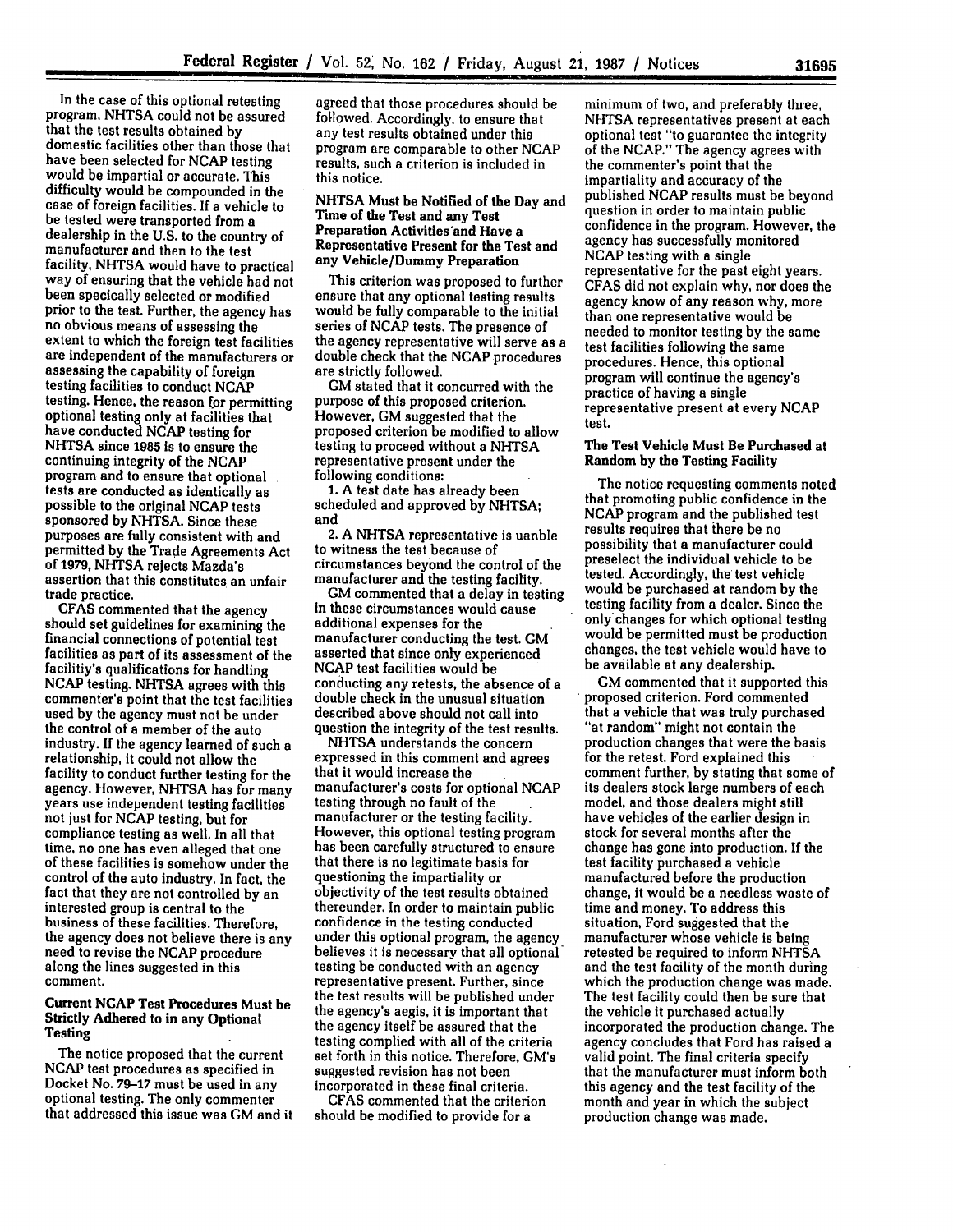**Electronic Test Data, Test Films, and Test Report Must Be Completed in Accordance with Current NCAP Procedures and Copies Must Be Provided Directly to NHTSA for Analysis and Validation**

This criterion was proposed to allow the agency a final opportunity to ascertain that the testing was conducted in conformance with the **NCAP** procedures before publicizing the results. **GM** commented that it supported this proposal, but recommended that it be expanded so as to provide the manufacturer that is paying for the retesting with the test information at the same time as the agency. Since the manufacturer is paying for the testing in question, the agency believes it should give the manufacturer the same opportunity to examine the date to ensure that the test was conducted in accordance with the NCAP procedures. Accordingly, the final criteria provide that the test data will be provided to both NHTSA and the sponsoring manufacturer.

## After Validation, the Test Results Will Be Published as Part of **NCAP** Results

The notice proposed that, after validation **by** the agency, the test results would be published as part of the **NCAP** results, along with a summary of the production changes made to the retested vehicle. **CFAS** supported the proposal to include a summary of production changes, and suggested the agency use abbreviations to identify changes in general categories. For instance, SB would indicate a change to the shoulder belt, SC would indicate a change to the steering column, and so forth.

Other commenters opposed the proposal to publish a summary of the production changes made to the vehicle. **GM** commented that it opposed this proposal for two reasons. First, the production changes were likely to be proprietary information. Thus, the agency could not disclose the particular production changes in most cases, anyway. Second, **GM** argued that the information "is of no value to prospective purchasers". Ford and Nissan elaborated on this second point in their comments. Ford stated that the information would not be meaningful to consumers, because **NCAP** test results "are affected **by** many kinds of vehicle changes, and test score improvements typically result from a complex interaction of several changes." Nissan stated that publication of a summary of production changes would mislead consumers into believing that there exists proof of some casual relationship between certain changes and NCAP test results. In fact, according to Nissan, it is very difficult to isolate the effects of design changes that may influence **NCAP** test results from the numerous minor design changes that are routinely implemented in response to consumer demand. Nissan listed as examples of changes that might influence **NCAP** test results changes in the quality of seat cloth, carpeting or instrument panel surface.

After considering these comments, NHTSA has decided not to publish a summary of production changes along with the retest results. First, the agency believes that **GM** was correct when it observed that the production change information was very likely to be proprietary information. NHTSA is prohibited by Title II of the Cost Savings Act from disclosing proprietary information to the public; **15 U.S.C. 1944(f).** Thus, the information would almost never be available for publication, regardless of the criteria for this optional retesting program.

Even assuming that the information was not eligible for confidential treatment, it would give rise to the potential for misrepresenting a cause and effect relationship between'the identified changes and NCAP results. The complex interrelationships among the various systems in the vehicle mean that design changes that improve **NCAP** test results for one model would not ncessarily have any effect on the **NCAP** test results of any other models on which the change might be implemented. However, if consumers were to see that some simple design change, such as an improved steering column, had yielded better **NCAP** test results for one model, those consumers could mistakenly conclude that this same design change would improve NCAP test results for all comparable models. The purpose of this optional testing program is to provide consumers with more accurate and timely NCAP information, not to potentially mislead them. Accordingly, the proposal to provide a summary of production changes for vehicles tested under this optional program is not included in these final criteria.

CFAS commented that the published information for vehicles tested under this optional program should include the date after which the production change was made to the vehicles. Since these final criteria specify that the manufacturer inform the agency and the test facility of the date when the subject production changes were made to ensure that a "changed" vehicle is purchased for testing, it is appropriate to ensure that consumers can also be certain of purchasing a "changed"

vehicle. Accordingly, these criteria include this change suggested by CFAS.

The notice also proposed to annotate the **NCAP** press releases in some manner to indicate which test data were obtained from optional testing sponsored by the vehicle manufacturers, and sought public comment on how to best identify optional test data in the press releases. Ford commented that the agency itself has conducted retesting on its own in the past, yet has not routinely provided any special annotation of that fact in the press releases. An implicit point of this comment is that since tests under this optional program will strictly adhere to the same **NCAP** procedures as agency-sponsored retesting, there is no reason to treat them any differently than the agency-sponored retesting. The agency believes this point is persuasive.

However, the primary purpose for proposing this special annotation was to ensure that consumers would know to which vehicles the retest results applied. Ford acknowledged this purpose in its comments, but stated that the retest results could achieve this purpose by identifying the retest results by model year, month of production, restraint system, etc, GM commented that, "The model year itself would provide sufficient distinction for customer use." **NHTSA** believes that the underlying premise of **the** Ford and **GM** references to the model year allowing consumers to distinguish vehicles to which **NCAP** results apply is that it is **highly** unlikely that all of the following events would be completed within the timeframe of a single model year:

**1. A** vehicle would be selected for testing **by NHTSA** in the **NCAP** program. **-**

2. Testing would be completed by the facility and validated by NHTSA.

**3.** NCAP test results would be published.

4. The manufacturer would analyze the NCAP results and make certain design changes to improve the NCAP test results of the vehicle.

5. The design changes would be incorporated into production.

**6.** The manufacturer would request retesting of the changed vehicle and NHTSA would approve the request.

7. The retesting would be conducted, and the results validated by this agency.

8. The retest results would be published.

NHTSA agrees that it is highly improbable that all **8** of these steps could be completed in the space of a single model year. In almost all cases, the vehicle model for which the initial NCAP results were published would have an earlier model year designation